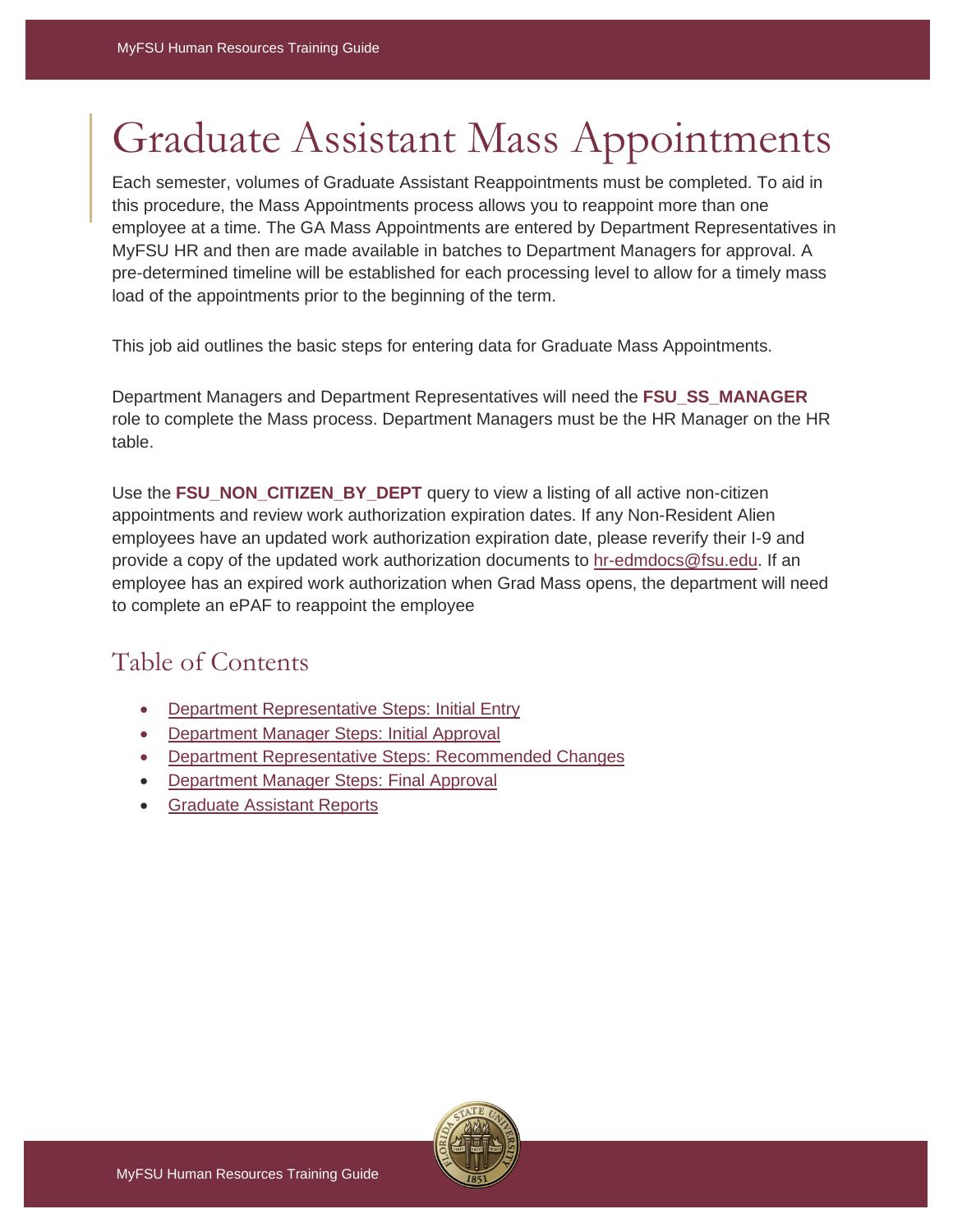# Department Representative Steps: Initial Entry

| Manager Self Service . |                          |                               |                                 |  |
|------------------------|--------------------------|-------------------------------|---------------------------------|--|
|                        | #ORR Online Role Request | <b>IPAF+</b><br>$\mathbb{C}$  | eRDF Retro Distribution Form    |  |
|                        | FACET                    | FSU AP Employee Contract<br>Ě | FSU Faculty Contracts<br>È      |  |
|                        | FSU De-Boarding          | Job and Personal Information  | Learning and Development<br>- 1 |  |
|                        | Performance Management   | Recruiting<br>Ŀ.              | <b>Reporting Tools</b>          |  |
|                        | Company Directory        | My Team<br>222                | Team Time                       |  |

**1.** Go to **Manager Self Service** > **Job and Personal Information**.

**2.** Click **FSU Mass Appointments** > **GA Enter Mass Appointments**.

| <b>Manager Self Service</b>              |                                                                                               |
|------------------------------------------|-----------------------------------------------------------------------------------------------|
| <b>FSU Mass Appointments</b><br>$\wedge$ | <b>GA Mass Appointments</b>                                                                   |
| <b>FAC Enter Mass Appointments</b>       | Enter any information you have and click Search. Leave fields blank for a list of all values. |
| <b>GA Enter Mass Appointments</b>        | <b>Find an Existing Value</b><br>Search Criteria                                              |
| GA Mass Appt Dept Approval               | Department begins with $\vee$<br>Description begins with v                                    |
| Mass Appointments: Courtesy              | Case Sensitive                                                                                |
| Mass Appts: Courtesy Approval            | Basic Search <b>Ex Save Search Criteria</b><br>Clear<br>Search                                |
| Dual Compensation (Core)<br>$\checkmark$ |                                                                                               |
| View Employee Personal Info              |                                                                                               |
|                                          |                                                                                               |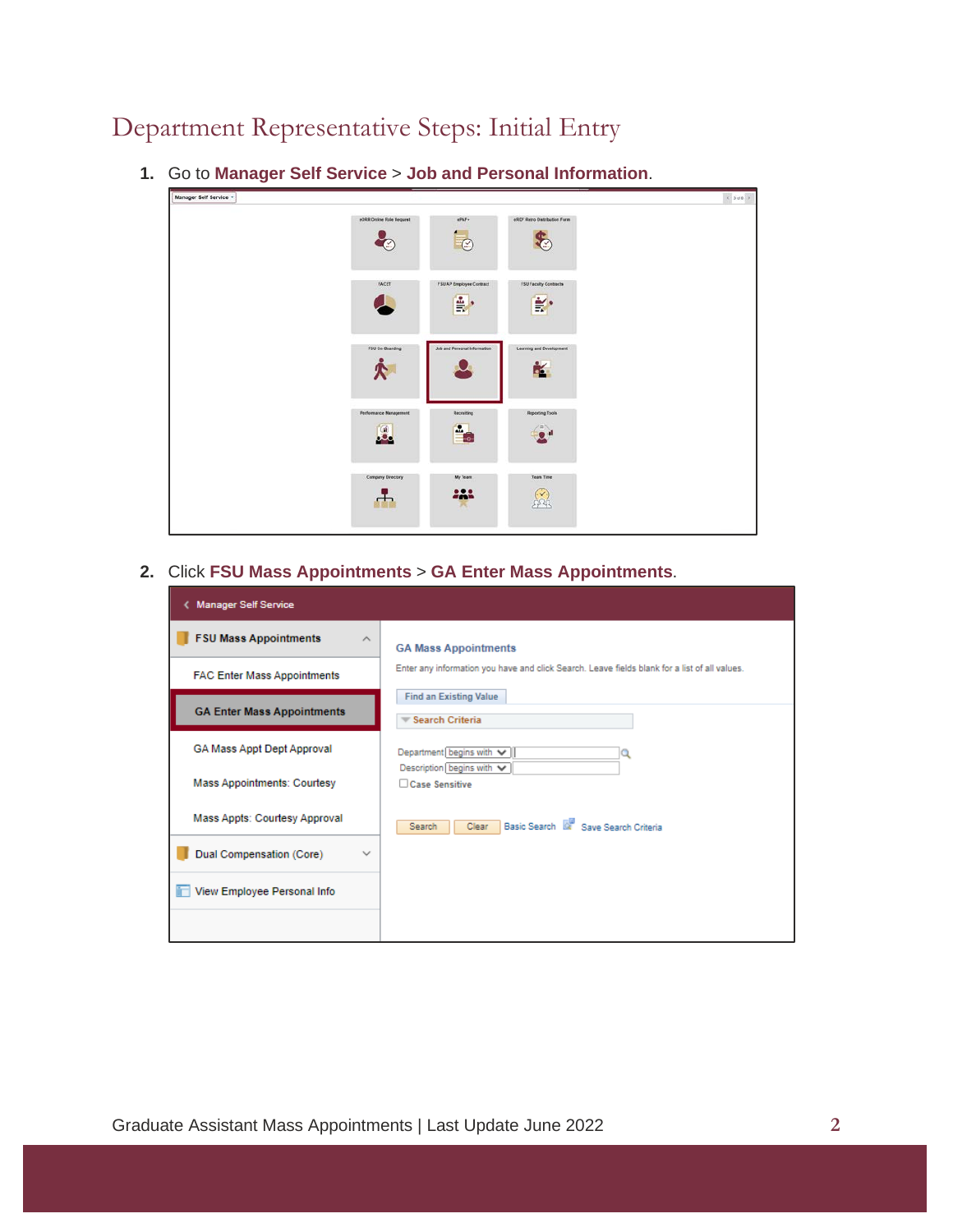**3.** Enter the department number of the graduate assistants who will be extended an appointment. Click **Search**.

| <b>GA Mass Appointments</b>                                                                   |  |  |  |  |  |
|-----------------------------------------------------------------------------------------------|--|--|--|--|--|
| Enter any information you have and click Search. Leave fields blank for a list of all values. |  |  |  |  |  |
| <b>Find an Existing Value</b>                                                                 |  |  |  |  |  |
| ▼ Search Criteria                                                                             |  |  |  |  |  |
| Department begins with $\vee$<br>075000<br>Q                                                  |  |  |  |  |  |
| Description begins with $\sim$                                                                |  |  |  |  |  |
| <b>Case Sensitive</b>                                                                         |  |  |  |  |  |
|                                                                                               |  |  |  |  |  |
| Basic Search Q Save Search Criteria<br>Clear<br>Search                                        |  |  |  |  |  |
|                                                                                               |  |  |  |  |  |

**4.** Click the **Select** box for only the graduate assistant to be re-appointed. Click **Select All** if all graduate assistants in the department are to be re-appointed.

| Enter Mass GA Appointments                                     |                                |                            |  |                |                      |  |                      |  |
|----------------------------------------------------------------|--------------------------------|----------------------------|--|----------------|----------------------|--|----------------------|--|
| Select All<br>Department<br>075000<br>Chemistry & Biochemistry |                                |                            |  |                |                      |  |                      |  |
| Personalize   Find   View 100   2                              |                                | First 4 1-50 of 181 D Last |  |                |                      |  |                      |  |
| <b>Visa</b><br><b>Appointment</b>                              | $\boxed{=}$<br><b>Comments</b> |                            |  |                |                      |  |                      |  |
| <b>Empl ID</b>                                                 | <b>Name</b>                    | <b>Empl Record</b>         |  | Select ob Code | <b>Supervisor ID</b> |  | <b>Location Code</b> |  |
| 000012345                                                      | Sally Seminole                 | 0                          |  |                |                      |  |                      |  |

**5.** If the job code needs to be changed, enter the new job code, or click the lookup button to view a list of job codes and select the desired option.

| First 4 1-50 of 181 D Last<br>Personalize   Find   View 100   2    |                |                    |  |                 |                      |                      |  |
|--------------------------------------------------------------------|----------------|--------------------|--|-----------------|----------------------|----------------------|--|
| <b>Visa</b><br><b>EBD</b><br><b>Appointment</b><br><b>Comments</b> |                |                    |  |                 |                      |                      |  |
| Empl ID                                                            | <b>Name</b>    | <b>Empl Record</b> |  | Select Job Code | <b>Supervisor ID</b> | <b>Location Code</b> |  |
| 000012345                                                          | Sally Seminole |                    |  |                 |                      |                      |  |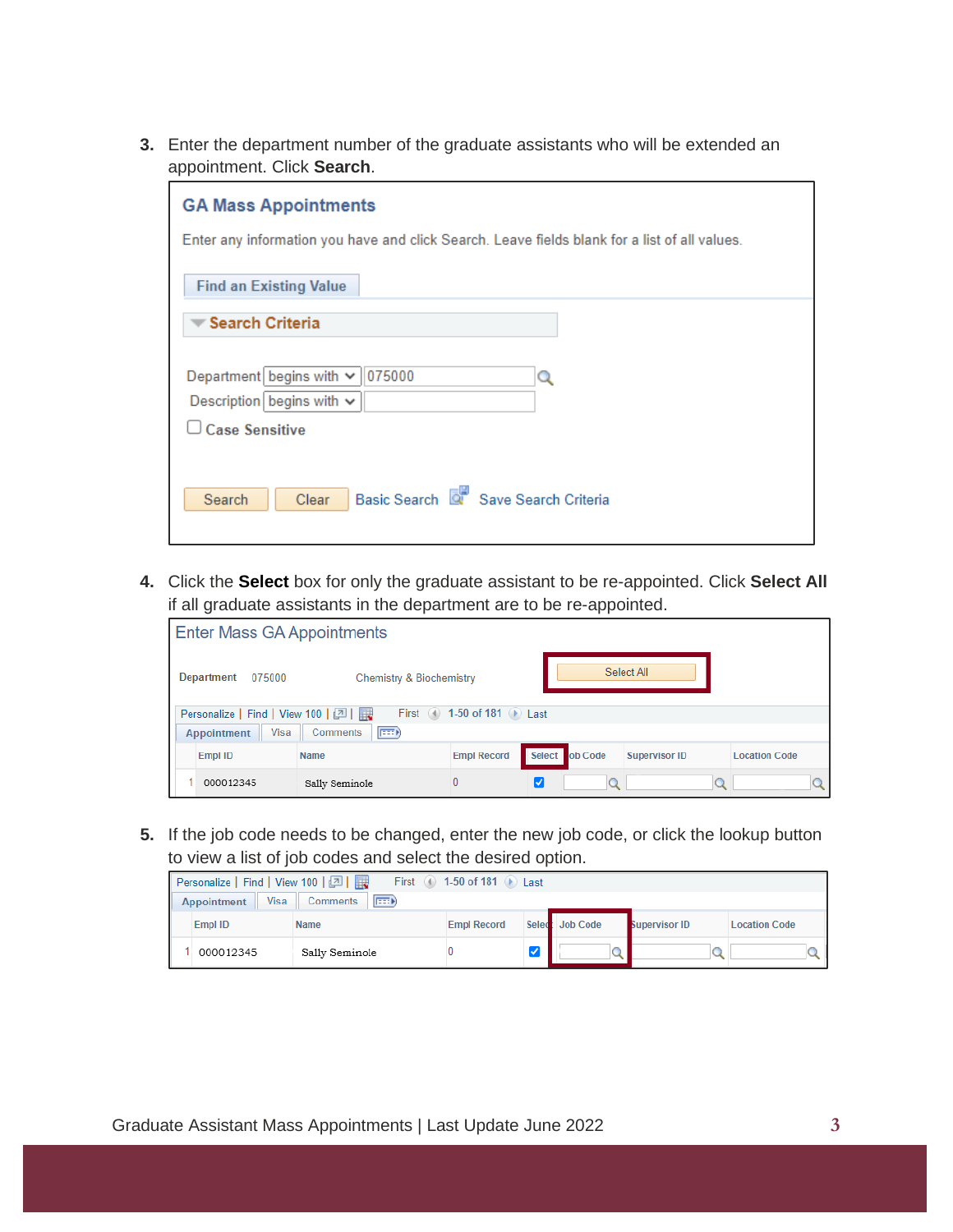**6.** If the supervisor ID needs to be changed, enter the new supervisor ID or click the lookup button to view a list of person IDs and select the desired supervisor.



**7.** If the location code needs to be changed, enter the new location code, or click the lookup button to view a list of location codes and select the desired location.

| First 4 1-50 of 181 D Last<br>Personalize   Find   View 100   2   2 |                    |  |                 |                      |               |  |  |  |
|---------------------------------------------------------------------|--------------------|--|-----------------|----------------------|---------------|--|--|--|
| Visa<br>(EEE)<br>Comments<br><b>Appointment</b>                     |                    |  |                 |                      |               |  |  |  |
| <b>Empl ID</b>                                                      | <b>Empl Record</b> |  | Select Job Code | <b>Supervisor ID</b> | Location Code |  |  |  |
| 000012345                                                           | Sally Seminole     |  |                 |                      |               |  |  |  |

**8.** School session: The funding **begin** and **end** dates will be populated depending on the session chosen from the drop-down list. Custom session requires dates to be entered.

| <b>Location Code</b> | *School Session            | <b>Begin Date</b>            | <b>Funding End Date</b> |
|----------------------|----------------------------|------------------------------|-------------------------|
| 00380118             | <b>Fall Semester Dates</b> | 3/15/2022                    | 12/09/2022              |
| 00380118             | Custom                     | $\overline{\mathbf{B}}$<br>ີ | ħ                       |

**9.** Enter the standard hours (per week) and a new account code if needed. Appointments may cross departmentally for funding.

| <b>School Session</b>   | <b>Begin Date</b> | <b>Funding End Date</b> | <b>Std Hrs</b> | <b>Combination Code</b> |
|-------------------------|-------------------|-------------------------|----------------|-------------------------|
| III Continuous GA Dates | 08/06/2022        | 05/05/2023              |                | 15.00 075000520O100029  |

**TIP**: Enter the first three digits of the account in the combination code text box and click the lookup button to view a list of account codes for the desired department.

|     | <b>Combination Code</b> |  |
|-----|-------------------------|--|
| 075 |                         |  |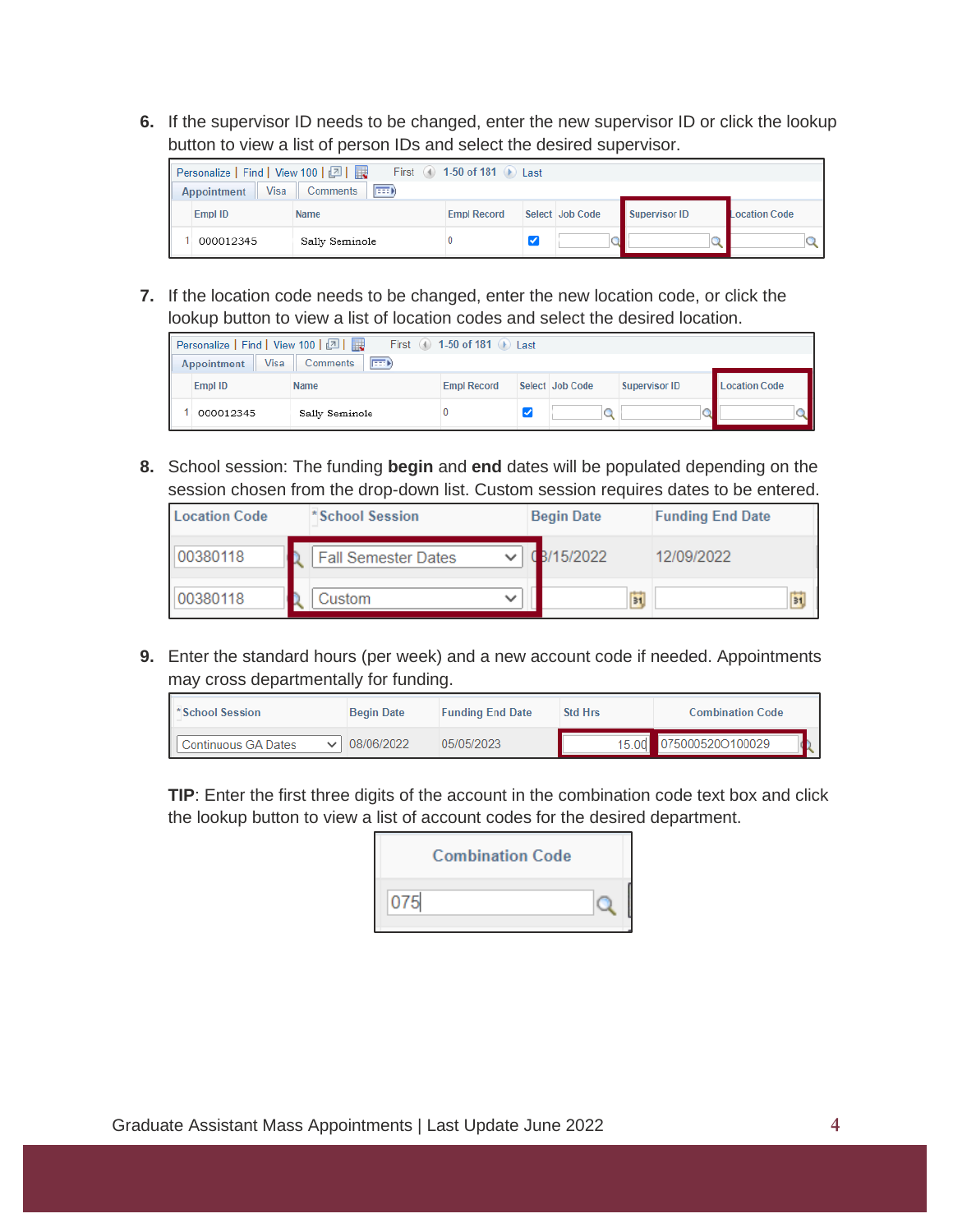| Combination Code begins with $\vee$   075       |                                |                               |                                  |        |
|-------------------------------------------------|--------------------------------|-------------------------------|----------------------------------|--------|
|                                                 | Description begins with $\vee$ |                               |                                  |        |
|                                                 | Account begins with $\sim$     |                               |                                  |        |
|                                                 | Department begins with $\vee$  |                               |                                  |        |
| Project/Grant begins with $\vee$                |                                |                               |                                  |        |
|                                                 | Product begins with $\vee$     |                               |                                  |        |
|                                                 | Fund Code begins with $\vee$   |                               |                                  |        |
| Program Code begins with $\vee$                 |                                |                               |                                  |        |
|                                                 | Class Field begins with $\vee$ |                               |                                  |        |
|                                                 | Affiliate begins with $\sim$   |                               |                                  |        |
| Look Up                                         | Clear                          | Cancel<br><b>Basic Lookup</b> |                                  |        |
|                                                 |                                |                               |                                  |        |
| <b>Search Results</b>                           |                                |                               |                                  |        |
| View 100                                        |                                |                               |                                  |        |
| <b>Combination Code</b>                         | <b>Description</b>             |                               | <b>Account Department Projec</b> |        |
| 075000110O                                      |                                | CHEMISTRY GEN REV OPS         | 720000 075000                    | (blank |
| 075000140O                                      |                                | CHEMISTRY GR CFWD OPS         | 720000 075000                    | (blank |
| 075000520O036739 Nuclear Energy University Prog |                                |                               | 720000 075000                    | 03673  |

**TIP**: If using a project or grant account code, the funding end date for the graduate assistant must be **before** the project end date for the account date.

| Funding End Date (23000,928)                                                                                             |  |  |  |  |  |  |  |
|--------------------------------------------------------------------------------------------------------------------------|--|--|--|--|--|--|--|
| Funding end date is greater than project end date for selected Combination Code.<br>Please correct the Combination Code. |  |  |  |  |  |  |  |
| ΩK                                                                                                                       |  |  |  |  |  |  |  |

**10.** Enter the period amount.

Г

| Std Hrs | <b>Combination Code</b> |              | <b>Period Amount</b> | <b>Biweekly Comp</b><br>Rate | <b>Pay Periods</b> |
|---------|-------------------------|--------------|----------------------|------------------------------|--------------------|
| 35.00   | 0750001100              | 画<br>$- - -$ | 3000.000000          | 153.846154                   | 19.5               |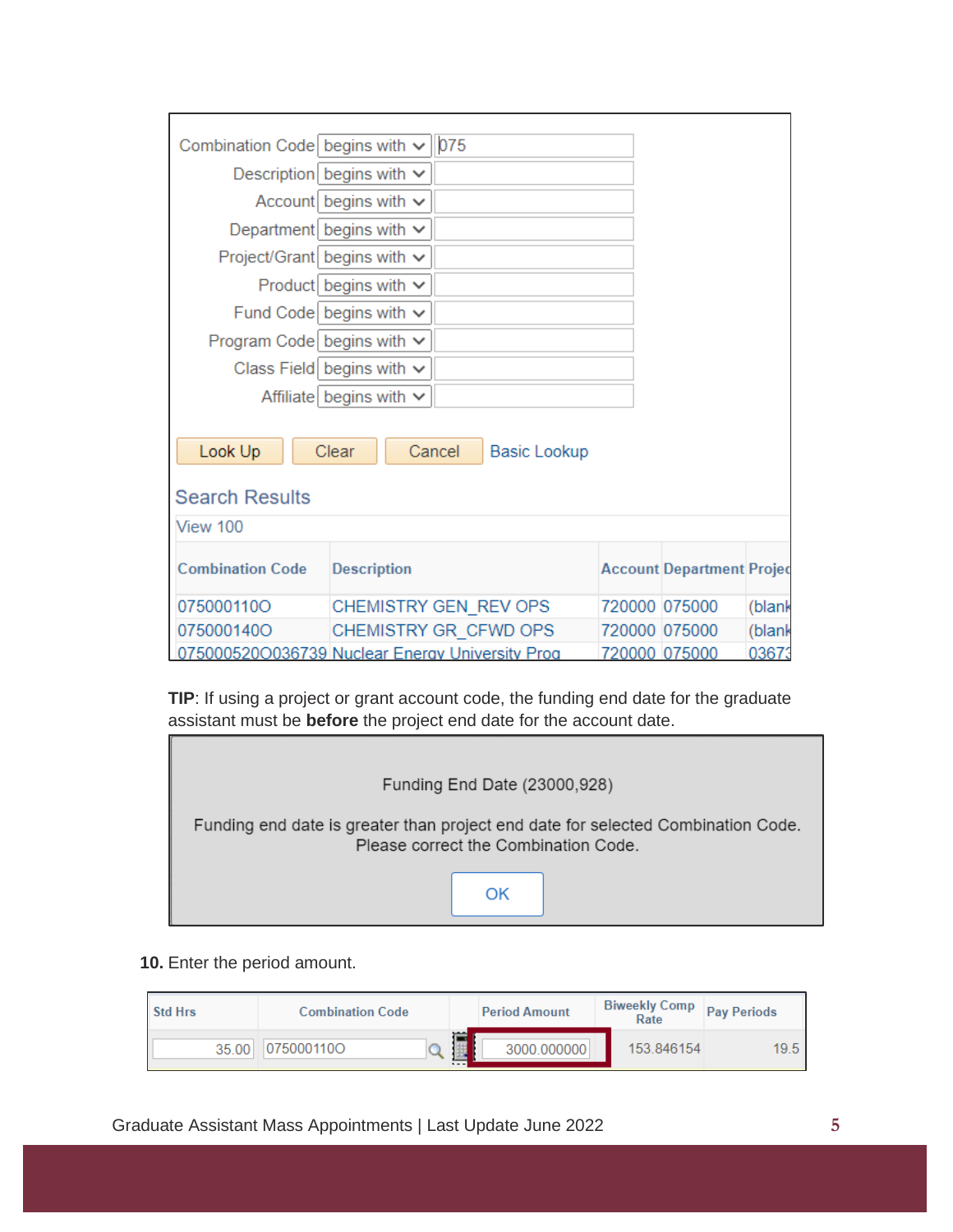**11.** *The Calculate Button must be clicked*. The comp rate (biweekly rate) will populate based on the period amount divided by the number of pay periods. Scroll to the bottom to click **Save**.

| <b>Std Hrs</b> | <b>Combination Code</b> |                          | <b>Period Amount</b> | <b>Biweekly Comp</b><br>Rate | <b>Pay Periods</b> |
|----------------|-------------------------|--------------------------|----------------------|------------------------------|--------------------|
| 20.00          | 081003520O100741        | $\overline{\phantom{a}}$ | 9000.000000          | 1058.823529                  | 8.5                |
| 20.00          | 081003545O100213        | <b>TELES</b>             | 10000.000000         | 1176.470588                  | 8.5                |
| 10.00          | 081000110O              | $\overline{\phantom{a}}$ | 20000.000000         | 2352.941176                  | 8.5                |

**Note**: If the hourly rate is below the minimum hourly payment required for graduate assistants, update the period amount and/or the standard hours.

| Warning - Graduate assistant minimum hourly payment. (23000,929)                            |  |  |  |  |  |
|---------------------------------------------------------------------------------------------|--|--|--|--|--|
| The hourly payment is less than the minimum GA hourly payment of \$20.83 for sally seminole |  |  |  |  |  |
|                                                                                             |  |  |  |  |  |
|                                                                                             |  |  |  |  |  |
|                                                                                             |  |  |  |  |  |

**12.** To enter appointments that will have split funding, click the **plus sign** to add a row. The budget distribution is based on the period amount keyed for the respective account code, divided by the sum of the period amount for the respective job record where multiple rows exist. Enter the period amount for each row. For split funding, job code, school session, and funding begin and end dates must match. Click **Save.**

| <b>Combination Code</b> | <b>Period Amount</b>   | Biweekly Comp Pay Periods<br>Rate |      | <b>Approver Name</b> |  |
|-------------------------|------------------------|-----------------------------------|------|----------------------|--|
| 0750001100              | 120.000<br>$1 - 1 - 1$ |                                   | 19.5 | David Diffenbaugh    |  |

**NOTE**: If the previous semester was split funded and is no longer needed this semester, the additional row must be deleted.

This page may be revisited and edited until the end of the entry period.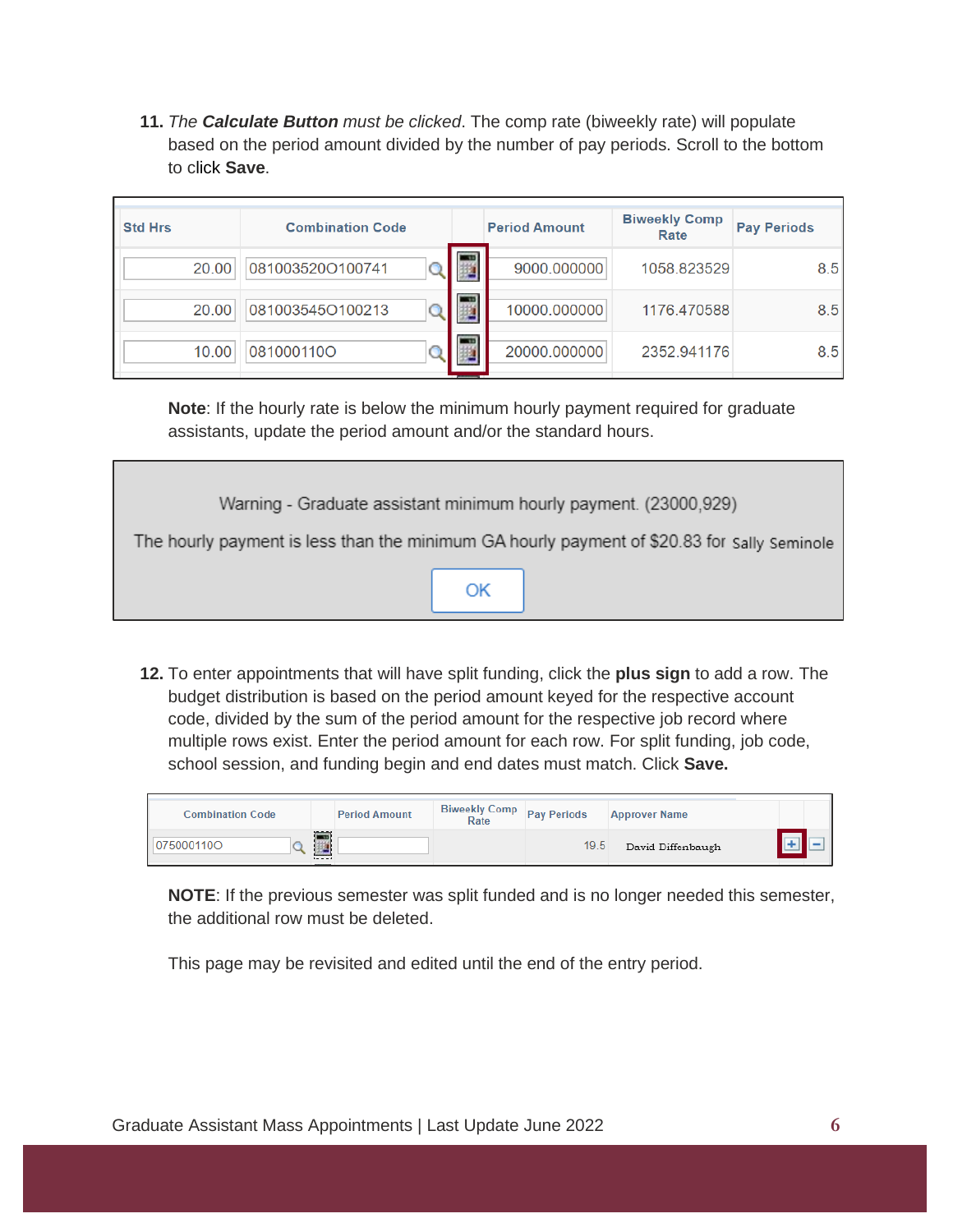# <span id="page-6-0"></span>Department Manager Steps: Initial Approval

Approvals: All approval checkboxes are located on the first column of the appointment page.

Manager approval: This step is done only by the department manager.

 **NOTE**: This step can only be completed after the system has been released to department managers.

- Manager Self Service .  $\left\langle \cdot \right\rangle _{3d0}$  )  $\overline{\odot}$  $\clubsuit$ ♣  $\frac{2}{\pi}$ . ¥.  $\bullet$  $\mathbf{v}$ ò. ÷. P.  $2<sup>d</sup>$  $\sum_{i=1}^{n}$ 击 222
- **1.** Go to **Manager Self Service** > **Job and Personal Information**.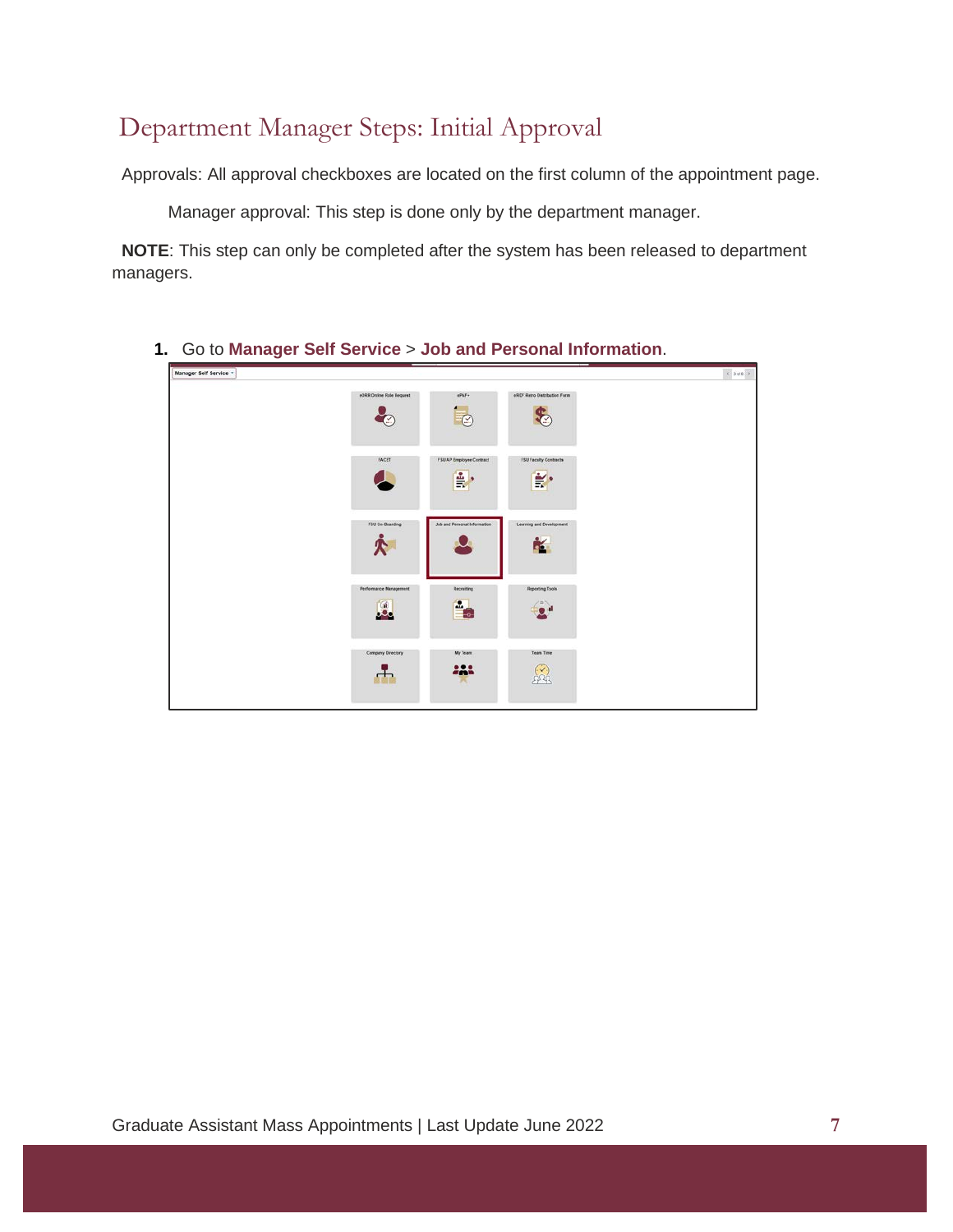#### **2.** Click **FSU Mass Appointments** > **GA Mass Appt Dept Approval**.

| <b>Manager Self Service</b>              |                                                                                                                                |
|------------------------------------------|--------------------------------------------------------------------------------------------------------------------------------|
| <b>FSU Mass Appointments</b><br>$\wedge$ | <b>FSU GA Mass Appt Dept Approval</b>                                                                                          |
| <b>FAC Enter Mass Appointments</b>       | Enter any information you have and click Search. Leave fields blank for a list of all values.<br><b>Find an Existing Value</b> |
| <b>GA Enter Mass Appointments</b>        | Search Criteria                                                                                                                |
| <b>GA Mass Appt Dept Approval</b>        | Department begins with v<br>Q<br>Description begins with $\vee$                                                                |
| Mass Appointments: Courtesy              | <b>Case Sensitive</b>                                                                                                          |
| Mass Appts: Courtesy Approval            | Basic Search & Save Search Criteria<br>Clear<br>Search                                                                         |
| Dual Compensation (Core)<br>$\checkmark$ |                                                                                                                                |
| View Employee Personal Info              |                                                                                                                                |

**3.** Enter the department number of the graduate assistants who need approval. Click **Search**.

| <b>FSU GA Mass Appt Dept Approval</b>                                                         |  |  |  |  |  |  |
|-----------------------------------------------------------------------------------------------|--|--|--|--|--|--|
| Enter any information you have and click Search. Leave fields blank for a list of all values. |  |  |  |  |  |  |
| <b>Find an Existing Value</b>                                                                 |  |  |  |  |  |  |
| <b>Search Criteria</b>                                                                        |  |  |  |  |  |  |
|                                                                                               |  |  |  |  |  |  |
| Department begins with $\vee$<br>075000<br>Q                                                  |  |  |  |  |  |  |
| Description begins with $\sim$                                                                |  |  |  |  |  |  |
| <b>Case Sensitive</b>                                                                         |  |  |  |  |  |  |
|                                                                                               |  |  |  |  |  |  |
| Save Search Criteria<br><b>Basic Search</b><br>Search<br>Clear                                |  |  |  |  |  |  |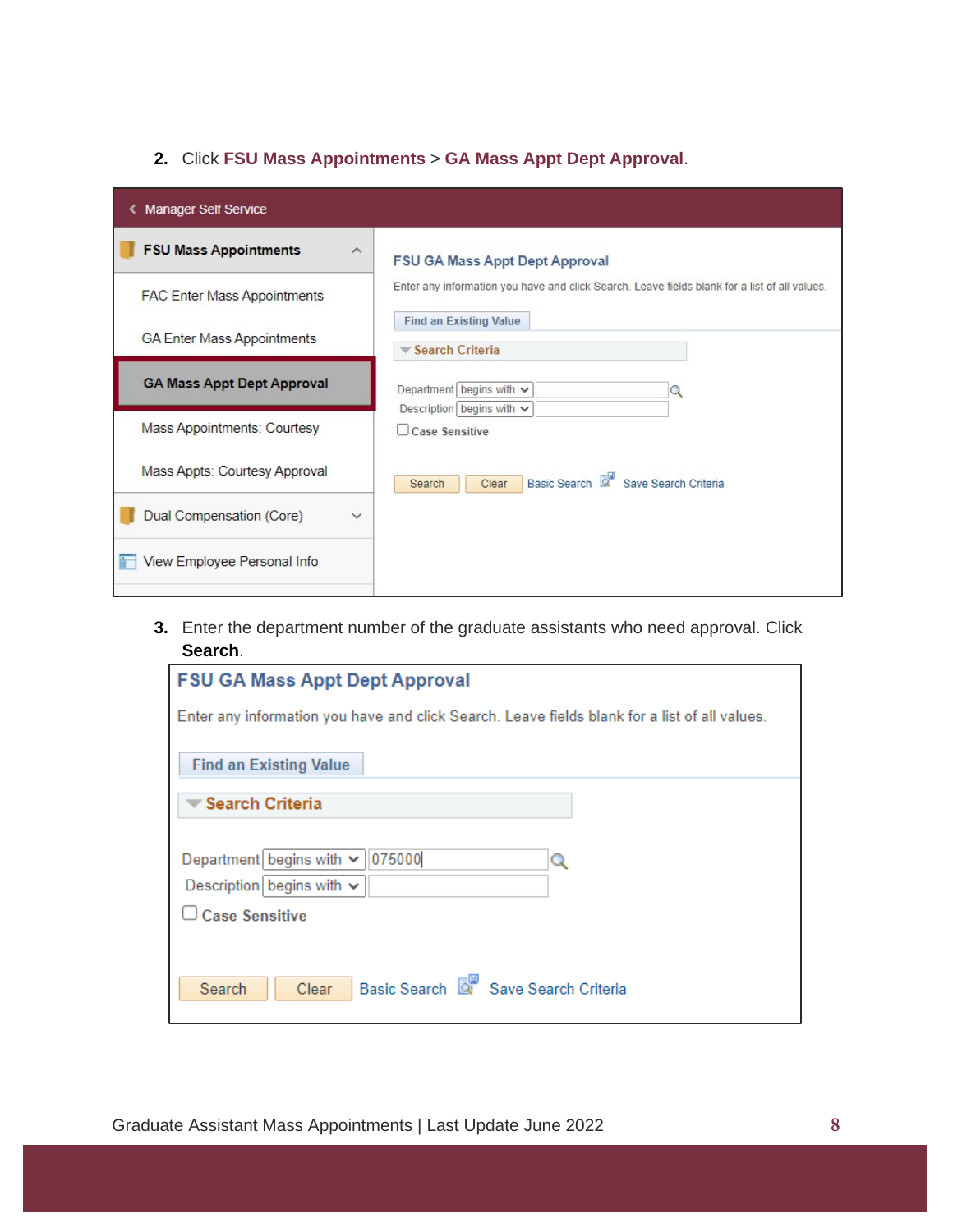**4.** All rows selected by the department representative for reappointment will appear first with a checkbox open for approval. Click **Approval** for the graduate assistant to be appointed. Click **Select All** if all selected graduate assistants are to be approved. **Do not** check the Approval box where adjustments are required for an appointment prior to final approval.

| Approval                   | Empl ID   | Name                    | <b>Empl Record</b> | <b>Select</b> |
|----------------------------|-----------|-------------------------|--------------------|---------------|
| $\boldsymbol{\mathcal{J}}$ | 000012345 | Susie Seminole          |                    |               |
| Ø                          | 000012346 | <b>William Westcott</b> |                    |               |

**5.** Add comments on the **Comments** page describing changes that need to be made. Comments are required for appointments that are not approved.

|             | Personalize   Find   View 100   2                             | First 1-50 of 120 Last   |
|-------------|---------------------------------------------------------------|--------------------------|
|             | Appointment   Visa   Comments<br>$\left  \frac{1}{2} \right $ |                          |
| Empl ID     | Name                                                          | <b>Comments</b>          |
| 1 000012345 | Susie Seminole                                                | Change Job Code to M1984 |

**NOTE**: Department representatives will have a window of opportunity to make the appropriate adjustments to the appointments prior to final approval by the department manager.

**6.** Click **Save**.

г

٦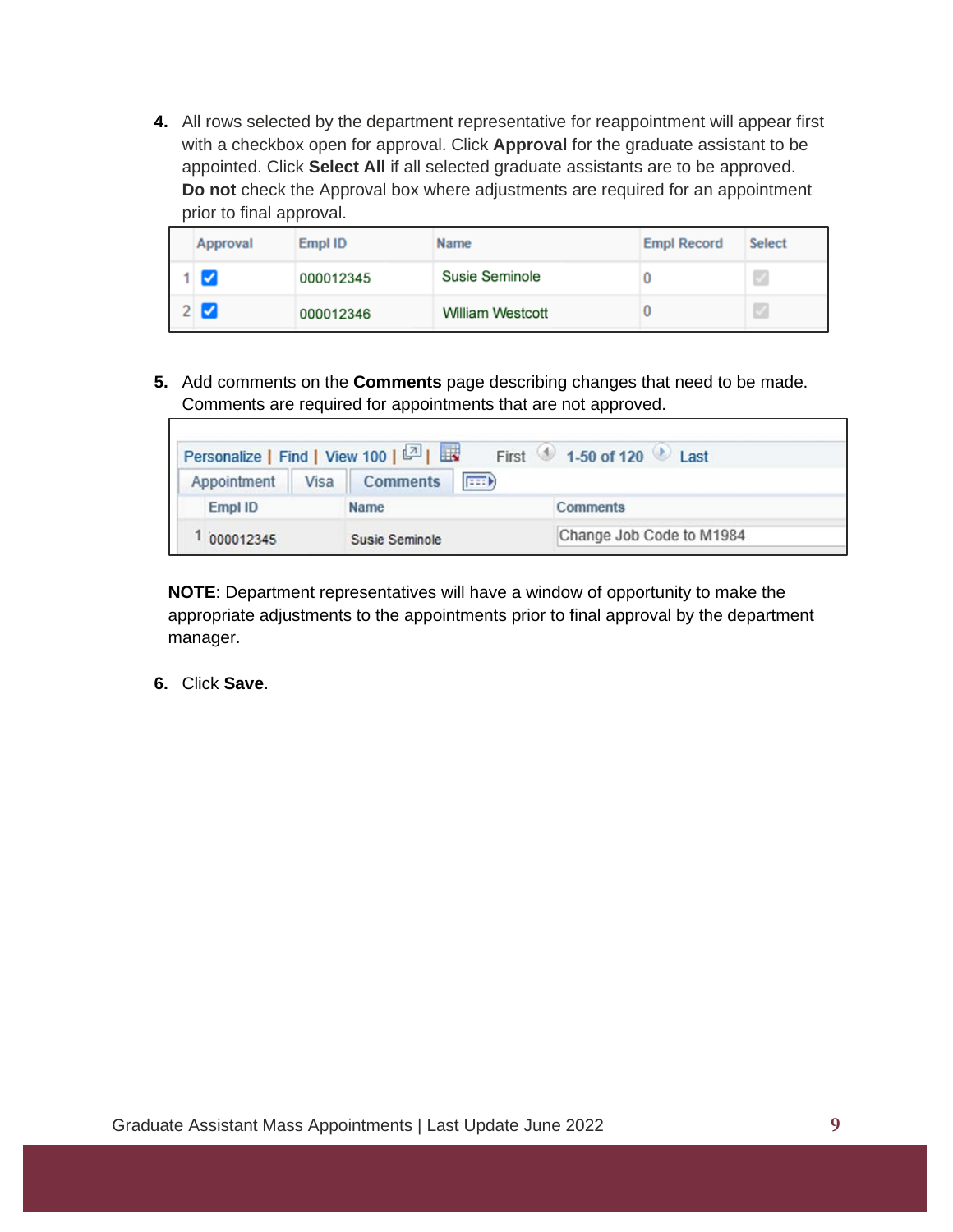# <span id="page-9-0"></span>Department Representative Steps: Recommended Changes

**1.** Go to **Manager Self Service** > **Job and Personal Information**.

#### **2.** Click **FSU Mass Appointments** > **GA Enter Mass Appointments**.

**NOTE**: Appointments requiring change as recommended by the department manager will be at the top of the appointment page. Any appointment that has been approved will not be editable by department representatives.

|   | Department<br>075000              | Chemistry & Biochemistry     |                    |                         |                 |                       |                         |
|---|-----------------------------------|------------------------------|--------------------|-------------------------|-----------------|-----------------------|-------------------------|
|   | Personalize   Find   View 100   8 |                              | First 1-50 of 179  |                         |                 |                       |                         |
|   | Visa<br>Appointment               | $  \overline{=}$<br>Comments |                    |                         |                 |                       |                         |
|   | Empl ID                           | Name                         | <b>Empl Record</b> |                         | Select Job Code | Supervisor ID         | <b>Location Code</b>    |
|   | 000012345                         | Susie Seminole               |                    | $\overline{\mathbf{z}}$ | W9185<br>Q      | 000063336<br>$\alpha$ | 00380106<br>$\mathbf Q$ |
|   | 000012346                         | William Westcott             |                    | $\overline{\checkmark}$ | Q<br>W9185      | Q<br>000063336        | $\mathbf Q$<br>00380118 |
| 3 | 000012347                         | Ronnie Renegade              | $\mathbf 0$        | √                       | Q<br>M9182      | Q<br>200215478        | 00380118<br>Q           |
| 4 | 000012348                         | <b>Bill Bellamy</b>          |                    | $\checkmark$            | M9182           | 000006812             | 40072065                |

**3.** Click the **Comments Tab** to view the recommended changes. Enter the changes on the appointment tab.

|                | Appointment | Personalize   Find   View 100   2    <br>F<br>Visa<br><b>Comments</b> |                                               |  |
|----------------|-------------|-----------------------------------------------------------------------|-----------------------------------------------|--|
|                | Empl ID     | Name                                                                  | <b>Comments</b>                               |  |
|                | 1 000012345 | Sally Seminole                                                        | Change Job Code to M9182                      |  |
| $\overline{2}$ | 000012346   | <b>William Westcott</b>                                               | Change Job Code to M9182                      |  |
| 3              | 000012347   | Ronnie Renegade                                                       | Update School Session to Summer B Class Dates |  |

|                | Personalize   Find   View 100   8 |                   | First 1-50 of 179 Last      |   |       |          |               |          |                      |         |                                      |
|----------------|-----------------------------------|-------------------|-----------------------------|---|-------|----------|---------------|----------|----------------------|---------|--------------------------------------|
|                | Appointment<br>Visa               | (FFF)<br>Comments |                             |   |       |          |               |          |                      |         |                                      |
|                | Empl ID                           | Name              | Empl Record Select Job Code |   |       |          | Supervisor ID |          | <b>Location Code</b> |         | *School Session                      |
|                | 000012345                         | Sally Seminole    |                             | V | M9182 | $\Omega$ | 000063336     | $\alpha$ | 00380106             | $\circ$ | Summer A Faculty Appt D: V           |
| $\overline{ }$ | 000012346                         | William Westcott  |                             | ⊽ | M9182 | Q        | 000063336     | $\alpha$ | 00380118             | $\circ$ | Summer C Faculty Appt D: V           |
|                | 3 000012347                       | Ronnie Renegade   |                             | ⊽ | M9182 | $\alpha$ | 200215478     | $\circ$  | 00380118             | $\circ$ | Summer B Class Dates<br>$\checkmark$ |

**4.** Click **Save**.